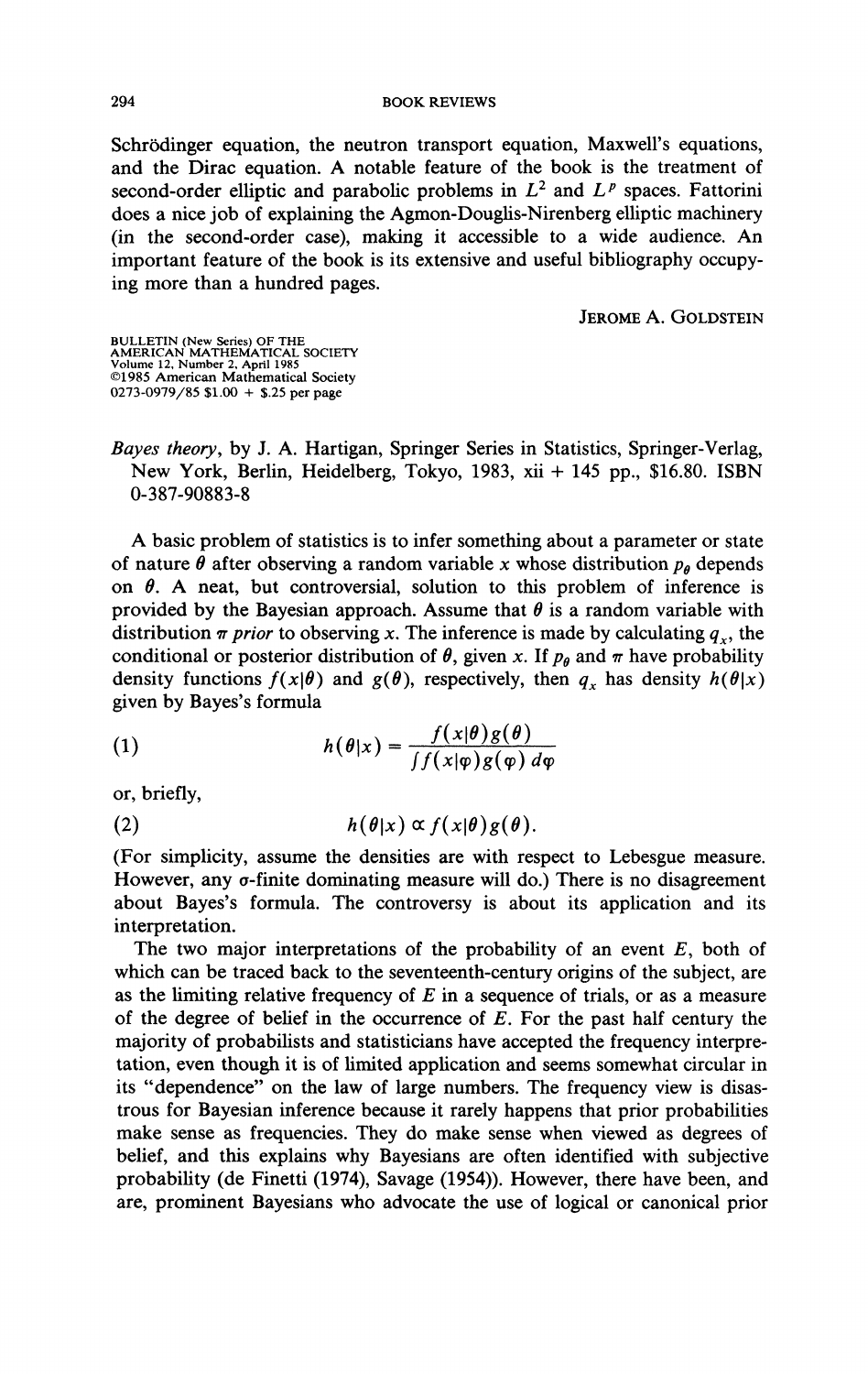distributions (Jeffreys (1939), Jaynes (1968)). The present author, Hartigan, points out that an overview "may be taken from the point of view of a subjective probabilist, since subjective probability includes all other theories".

In addition to their unorthodox interpretation of probability, many Bayesians are unwilling to accept the conventional Kolmogorov (1933) axioms. Some, like de Finetti, reject the requirement of countable additivity, and others, including Hartigan, retain the assumption of countable additivity, but allow *improper* probability distributions that have an infinite total mass. There are foundational reasons for these technical heresies, but a simple example will illustrate their utility.

Think of  $\theta$  as a physical constant, like the speed of light or the weight of some object, and suppose x is a measurement of  $\theta$  subject to a normal error distribution with mean 0 and variance 1. Thus x is  $N(\theta, 1)$ . If there is little prior knowledge of  $\theta$ , it is tempting to say that, posterior to x,  $\theta$  is  $N(x, 1)$ . The frequentists make essentially this claim using different language. R. A. Fisher (1973) would say that the "fiducial distribution" of  $\theta$  is  $N(x, 1)$ , while many others would use the same distribution to construct confidence intervals. Now it is easy to see that there is no proper, countably additive prior  $\pi$  having the posterior above. However, if *m* is a finitely additive, translation-invariant probability, it does have the desired posterior (Heath and Sudderth (1978)). The same posterior can also be obtained from (2) if  $\pi$  is Lebesgue measure or, equivalently, if  $g(\theta) = 1$  for all  $\theta$ . In the past, improper priors have often been used formally in (2) and justified by the results. A major virtue of Hartigan's book is that a theory of improper probability is developed and Bayes's formula is proved.

Many statisticians now follow Wald (1950) and regard the classical statistical problems, such as estimation and testing, as *statistical decision problems.* In addition to  $\theta$  and x, there are a set of possible actions and a loss function *l* that assesses a penalty  $l(\theta, a)$  when  $\theta$  is the state of nature and action a is taken. The decision maker gets to see x before choosing an action  $d(x)$ , and the *decision function d* is evaluated through the expected loss

$$
R_d(\theta) = \int l(\theta, d(x)) p_{\theta}(dx).
$$

It hardly ever happens that one decision function is better than all the others, and the usual approach is to study the class of admissible decision functions: i.e., those *d* such that there is no *d'* for which  $R_{d'}(\theta) \le R_d(\theta)$  for all  $\theta$ , with strict inequality holding for some  $\theta$ . Thus the non-Bayesian decision maker must employ some other principle, such as maximum likelihood for estimation, and still faces what may be the difficult problem of determining whether the *d*  selected is admissible.

Again the Bayesian, equipped with a prior  $\pi$ , has a relatively straightforward approach. The loss corresponding to a decision function *d* can now be evaluated as

$$
B(d) = \int R_d(\theta) \pi(d\theta),
$$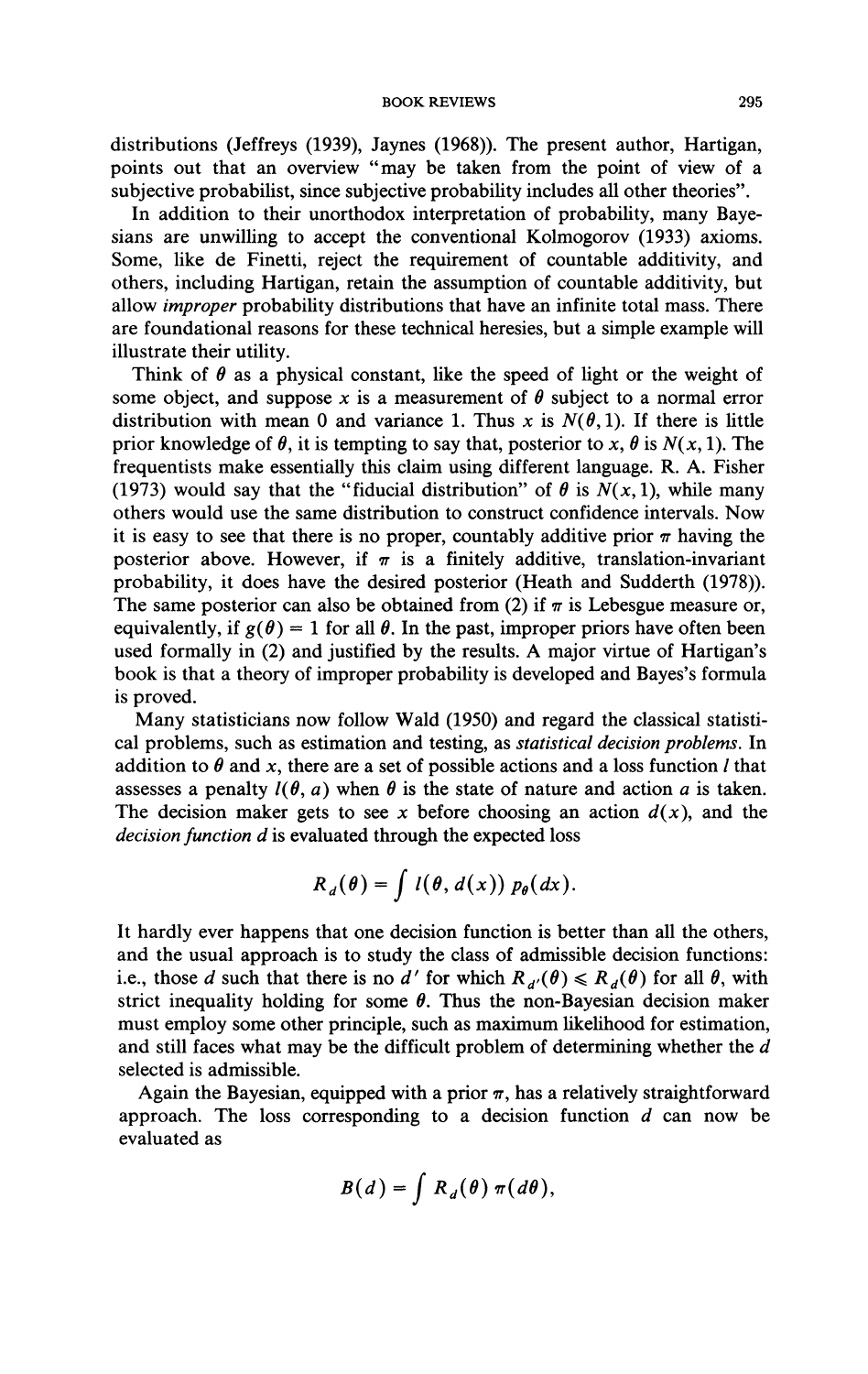and one seeks to minimize the real number  $B(d)$ . Furthermore, this can often be done in an algorithmic fashion by choosing  $d(x)$  to minimize the posterior expected loss

(3) 
$$
\int l(\theta, d(x)) q_x(d\theta).
$$

It is somewhat of a surprise and a strong theoretical argument for the Bayesians, that, for many problems, all of the admissible decision functions are Bayes for some prior  $\pi$  or the limit in an appropriate sense of Bayes decision functions. Thus the choice of a decision function is often tantamount to the choice of a prior.

Return to the example of the physical constant  $\theta$  and suppose the task is to estimate  $\theta$  by a function  $d(x)$  subject to a loss equal to the square of the error. The usual estimator  $d(x) = x$  is admissible for this one-dimensional problem, but is not admissible for the analogous problem in dimensions  $n \geq 3$  (Stein (1956), discussed in Chapter 9 of Hartigan). This estimator is not Bayes for any proper, countably additive prior, nor is it Bayes in Hartigan's improper theory (cf. p. 65). However, the estimator is Bayes (even in higher dimensions) with respect to a finitely additive, invariant prior. This illustrates Hartigan's point on p. 58 that "optimality by a finitely additive probability is rather too easy" and suggests that optimality in his theory is a bit too hard. The estimator is "formal Bayes" with respect to Lebesgue measure in that it minimizes the posterior loss (3). However, it is ruled out by Hartigan's theory because *B(d)* is infinite.

In addition to the topics already mentioned, Hartigan treats a number of others. He surveys some of the techniques for getting a prior and proposes a new one based on perceived similarities between observables. Classical and some recent work on Bayesian asymptotic theory are presented. Recent work of de Robertis and Hartigan (1981) on the extent to which Bayesian procedures depend on the prior *m* is explained.

A topic conspicuous by its absence is Bayesian prediction theory. It can be argued that prediction problems are more fundamental than the more commonly discussed estimation and testing problems (Aitchison and Dunsmore (1975), Geisser (1980)).

The book has the appearance of a textbook, and there are problem sets for each chapter. However, the pace is brisk and sometimes hard to follow. (A variation of the Daniell integral is developed in about three pages. Properties of the integral that have not been discussed are used later.) Terminology is not standard. (A "probability space" is not what you think.) The reader who overcomes these difficulties will be rewarded by a stimulating and original work on current Bayesian theory written by a major contributor to the theory. Another selling point for the book is its uncommonly reasonable price.

## **REFERENCES**

- 1. J. Aitchison and I. R. Dunsmore, *Statistical prediction analysis,* Cambridge Univ. Press, 1975.
- 2. B. de Finetti, *Theory of probability*, Wiley, New York, 1974.
- 3. R. A. Fisher, *Statistical methods and scientific inference,* 3rd éd., Macmillan, New York, 1973.